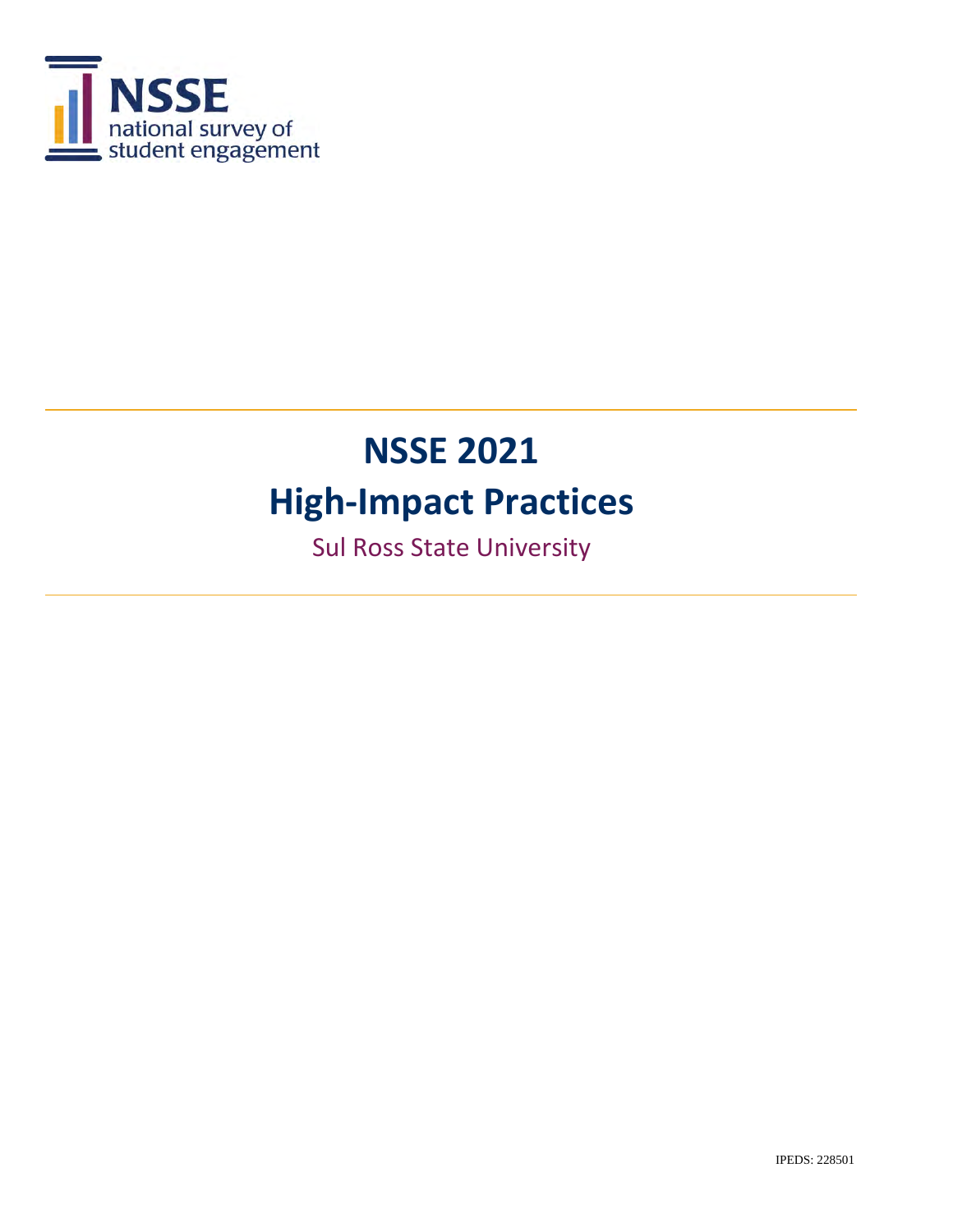

#### **About This Report**

#### **About Your** *High‐Impact Practices* **Report**

Due to their positive associations with student learning and retention, certain undergraduate opportunities are designated "high-impact." High-Impact Practices (HIPs) share several traits: They demand considerable time and effort, facilitate learning outside of the classroom, require meaningful interactions with faculty and students, encourage collaboration with diverse others, and provide frequent and substantive feedback. As a result, participation in these practices can be life-changing (Kuh, 2008). NSSE founding director George Kuh recommends that institutions should aspire for all students to participate in at least two HIPs over the course of their undergraduate experience—one during the first year and one in the context of their major (NSSE, 2007).

NSSE asks students about their participation in the six HIPs shown in the box at right. Unlike most questions on the NSSE survey, the HIP questions are not limited to the current school year. Thus, senior students' responses include participation from prior years.

#### *High‐Impact Practices in NSSE*

**Service‐Learning** Courses that included a community‐based project

#### **Learning Community**

 Formal program where groups of students take two or more classes together

**Research with Faculty** Work with a faculty member on a research project

**Internship or Field Experience** Internship, co‐op, field experience, student teaching, or clinical placement

**Study Abroad**

**Culminating Senior Experience** Capstone course, senior project or thesis, portfolio, recital, comprehensive exam, etc.

#### **Report Sections**

| Participation Comparisons (p. 3)                | Displays HIP participation for your students compared with that of students at your<br>comparison group institutions. Two views present insights into your students' HIP<br>participation:<br><b>Overall HIP Participation</b><br>Displays the percentage of students who participated in one HIP and in two or more HIPs,<br>relative to those at your comparison group institutions.<br><b>Statistical Comparisons</b><br>Comparisons of participation in each HIP and overall for your students relative to those at |
|-------------------------------------------------|-------------------------------------------------------------------------------------------------------------------------------------------------------------------------------------------------------------------------------------------------------------------------------------------------------------------------------------------------------------------------------------------------------------------------------------------------------------------------------------------------------------------------|
|                                                 | comparison group institutions, with tests of significance and effect sizes.                                                                                                                                                                                                                                                                                                                                                                                                                                             |
| Response Detail (pp. 4-5)                       | Provides complete response frequencies for the relevant HIP questions for your students and<br>those at your comparison group institutions. First-year results include a summary of their<br>expectations for future HIP participation.                                                                                                                                                                                                                                                                                 |
| Participation by Student Characteristics (p. 6) | Displays your students' participation in each HIP by selected student characteristics.                                                                                                                                                                                                                                                                                                                                                                                                                                  |

#### **Interpreting Comparisons**

*HIP participation varies more among students within an institution than it does between institutions,* like many experiences and outcomes in higher education. As a result, focusing attention on overall participation rates amounts to examining the tip of the iceberg. It is equally important to understand how student engagement (including HIP participation) varies *within* your institution. The table on page 6 provides an initial look at how HIP participation varies by selected student characteristics. Your NSSE Tableau dashboard and Report Builder (released in the fall) offer further perspectives on internal variation to help you investigate your students' HIP participation in depth.

Kuh, G. D. (2008). High-impact educational practices: What they are, who has access to them, and why they matter. Association of American Colleges and Universities. National Survey of Student Engagement (2007). Experiences that matter: Enhancing student learning and success—Annual Report 2007. Indiana University Center for Postsecondary Research.

Rocconi, L.M., & Gonyea, R.M. (2018). Contextualizing effect sizes in the National Survey of Student Engagement: An empirical analysis*Research & Practice in Assessment*, *13* (Summer/Fall), pp. 22-38.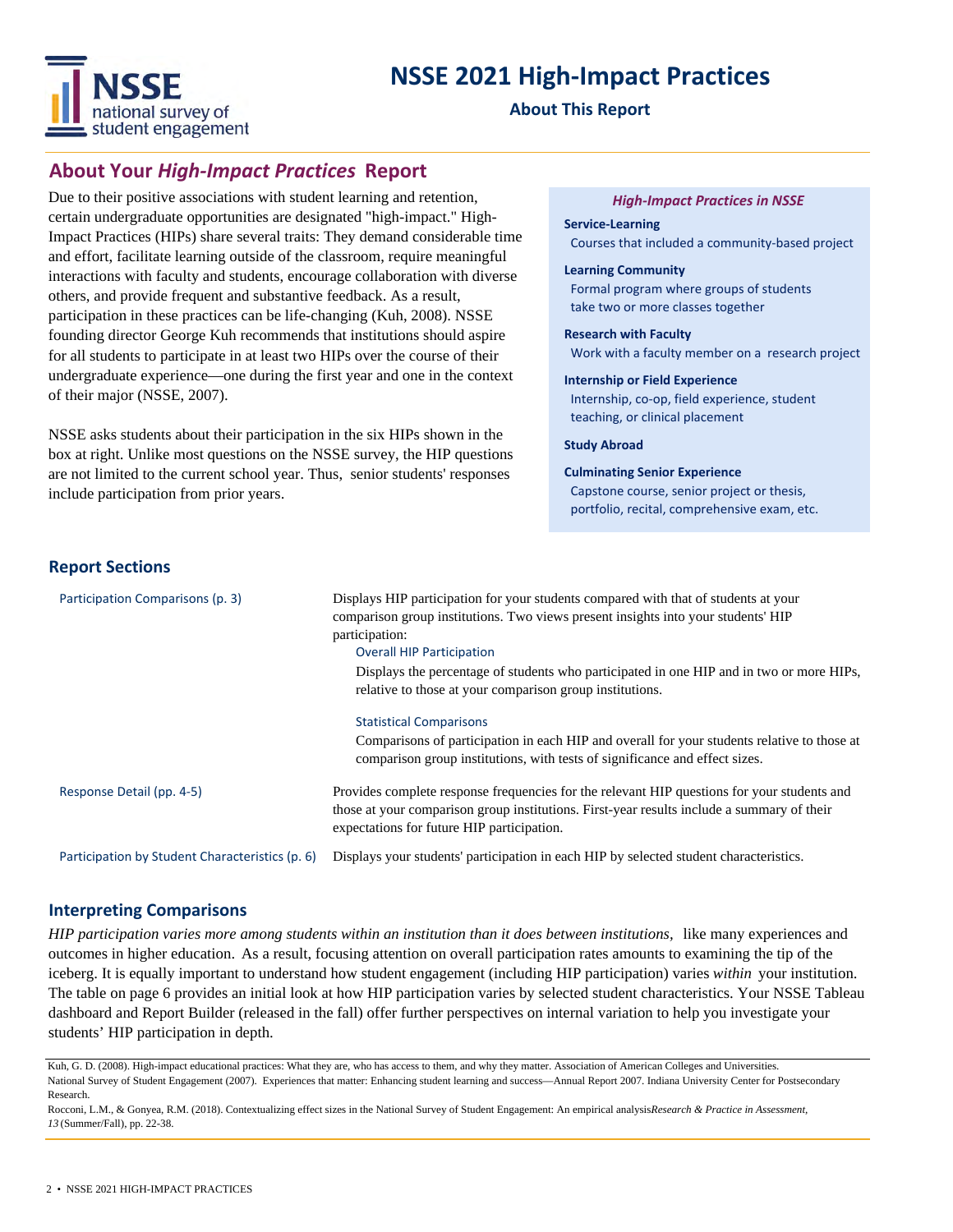

### **Overall HIP Participation**

The figures below display the percentage of students who participated in High-Impact Practices. Both figures include participation in service-learning, a learning community, and research with faculty. The senior figure also includes participation in an internship or field experience, study abroad, and culminating senior experience. The first segment in each bar shows the percentage who participated in at least two HIPs, and the full bar (both colors) represents the percentage who participated in at least one.



#### **Statistical Comparisons**

The table below displays the percentage of your students who participated in a given High-Impact Practice, including the percentage who participated in at least one or in two or more HIPs. It also graphs the difference, in percentage points, between your students and those of your comparison groups. Blue bars indicate how much higher your institution's percentage is compared to the comparison group. Dark red bars indicate how much lower your institution's percentage is compared to the comparison group. (Comparison group percentages appear on the following pages.)

|                                     | <b>SRSU</b>    | <b>Southwest Public</b> |                         |                 | <b>Carnegie Class</b> |                         |                 | NSSE 2020 & 2021 |                         |       |        |
|-------------------------------------|----------------|-------------------------|-------------------------|-----------------|-----------------------|-------------------------|-----------------|------------------|-------------------------|-------|--------|
| First-year                          | %              |                         | Difference <sup>a</sup> | ES <sup>b</sup> |                       | Difference <sup>a</sup> | $ES^b$          |                  | Difference <sup>a</sup> |       | $ES^b$ |
| <b>Service-Learning</b>             | 57             | $+7$                    |                         | .14             | $+5$                  |                         | .11             | $+8$             |                         |       | .16    |
| <b>Learning Community</b>           | 13             | $+3$                    |                         | .11             | $+4$                  |                         | .13             | $+2$             |                         |       | .05    |
| <b>Research with Faculty</b>        | 8              | $+3$                    |                         | .15             | $+4$                  |                         | .18             | $+3$             |                         |       | .15    |
| <b>Participated in at least one</b> | 57             | $+3$                    |                         | .06             | $+2$                  |                         | .04             | $+3$             |                         |       | .06    |
| Participated in two or more         | 14             | $+6$                    |                         | .21             | $+7$                  |                         | .21             | $+6$             |                         |       | .18    |
| <b>Senior</b>                       |                |                         |                         |                 |                       |                         |                 |                  |                         |       |        |
| <b>Service-Learning</b>             | 62             | $+6$                    |                         | .13             | $+1$                  |                         | .02             | $+2$             |                         |       | .05    |
| <b>Learning Community</b>           | 19             | $+2$                    |                         | .05             | $+0$                  |                         | .01             |                  | $-3$                    |       | $-.07$ |
| <b>Research with Faculty</b>        | 17             | $+1$                    |                         | .04             |                       | $-0$                    | $-.01$          |                  | $-5$                    |       | $-.13$ |
| Internship or Field Exp.            | 23             |                         | $-10$                   | $-.22$          |                       | $-16$                   | $***$<br>$-.36$ |                  | $-22$                   | $***$ | $-.47$ |
| <b>Study Abroad</b>                 | $\overline{2}$ |                         | $-4$                    | $-.20$          |                       | $-6$                    | $-.27$          |                  | $-10$                   | $***$ | $-.41$ |
| <b>Culminating Senior Exp.</b>      | 25             |                         | $-5$                    | $-.10$          |                       | $-17$                   | $***$<br>$-.37$ |                  | $-19$                   | ***   | $-.41$ |
| <b>Participated in at least one</b> | 80             | $+4$                    |                         | .09             |                       | $-2$                    | $-.05$          |                  | $-4$                    |       | $-.11$ |
| Participated in two or more         | 34             |                         | -9                      | $-.19$          |                       | $-18$                   | ***<br>$-.37$   |                  | $-24$                   | ***   | $-.48$ |

*Your students' participation compared with:*

a. Percentage point differences (institution – comp. group) rounded to whole numbers. Values less than one may not display a bar and may be shown as +0 or -0.

b. Cohen's *h* (standardized difference between two proportions). Effect sizes indicate the practical importance of observed differences. For service-learning, internships, study abroad, and culminating senior experiences, an ES of about .2 may be considered small, .5 medium, and .8 large. For learning community and research with faculty, an ES of about .1 may be considered small, .3 medium, and .5 large (Rocconi & Gonyea, 2018).  $*p < .05, **p < .01, ***p < .001$  (*z*-test comparing participation rates).

Note: Participation includes the percentage of students who responded "Done or in progress" except for service-learning which is the percentage who responded that at least "Some" courses included a community-based project. All results weighted by institution-reported sex and enrollment status (and by institution size for comparison groups).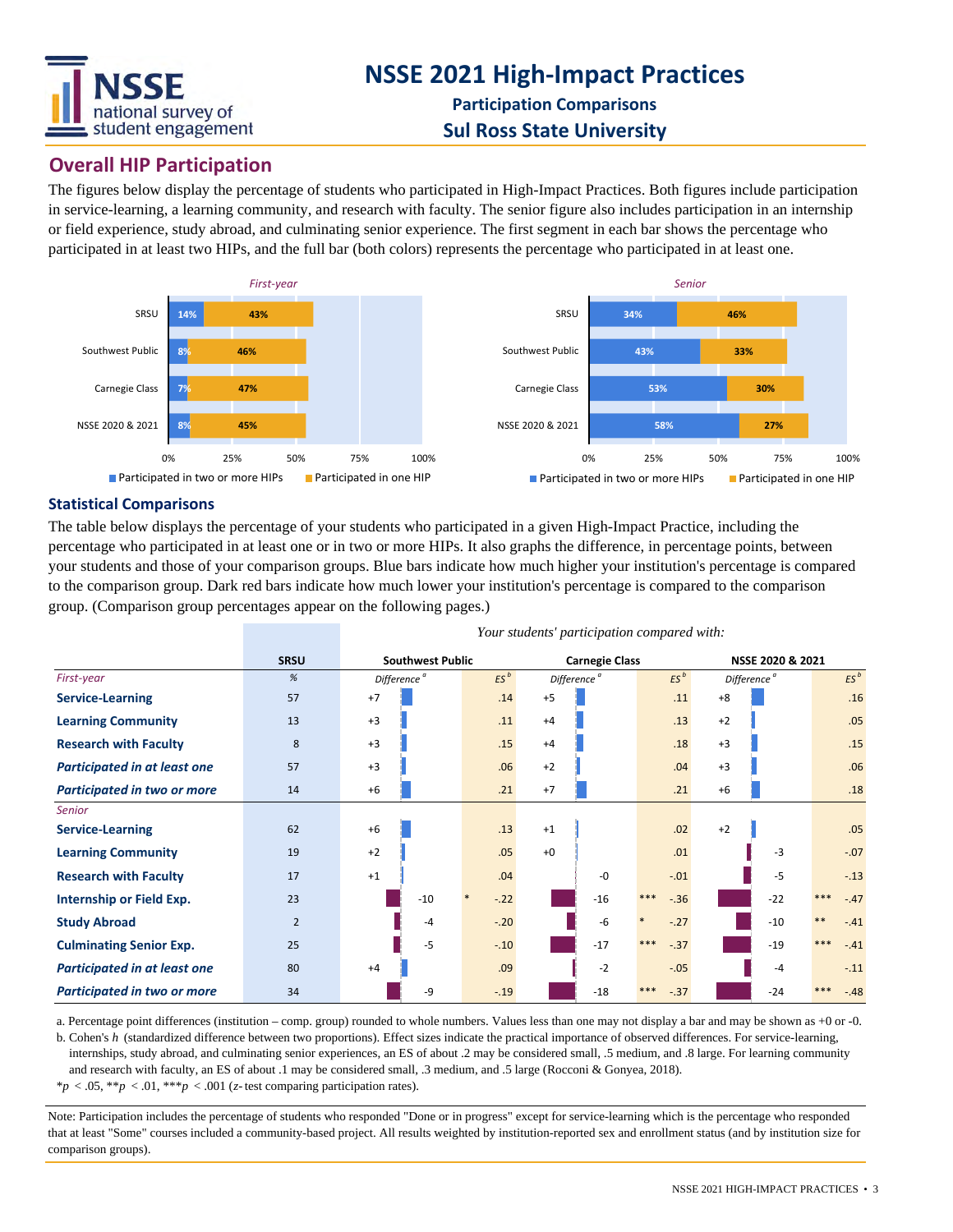

**Response Detail**

#### **Sul Ross State University**

#### **First‐year students**



Participate in a learning community or some other formal program where groups of students take two or more classes together.

| About how many of       | SI                       |
|-------------------------|--------------------------|
| your courses at this    |                          |
| institution have        | <b>Southwest Pu</b>      |
| included a community-   |                          |
| based project (service- | <b>Carnegie C</b>        |
| $learning$ ?            |                          |
|                         | <b>NSSE 2020 &amp; 2</b> |











#### Research with a Faculty Member<br>
% Done or in progress<br>
% Plan to do<br>
% Have not decided
% Do not plan to do

| Work with a faculty  | <b>SRSU</b>             |
|----------------------|-------------------------|
| member on a research |                         |
| project.             | <b>Southwest Public</b> |
|                      | <b>Carnegie Class</b>   |

**NSSE 2020 & 2021**

**Southwest Public**

**Carnegie Class NSSE 2020 & 2021**

**SRSU**









### **Plans to Participate<sup>a</sup>**

Knowing whether first-year students *plan* to participate in upper-division HIPs can reveal insights about HIP demand, awareness of opportunities, and the clarity of institutional information. These results might also point to topics for additional exploration, such as what contributes to students' expectations, their assumptions about who can participate, or why other students are undecided or have no plans to participate in the activity.



a. Refer to your *Frequencies and Statistical Comparisons* for details on the other response options.

Note: Results weighted by institution-reported sex and enrollment status (and institutional size for comparison groups).

# **Percentage responding "Plan to do"**

#### 4 • NSSE 2021 HIGH-IMPACT PRACTICES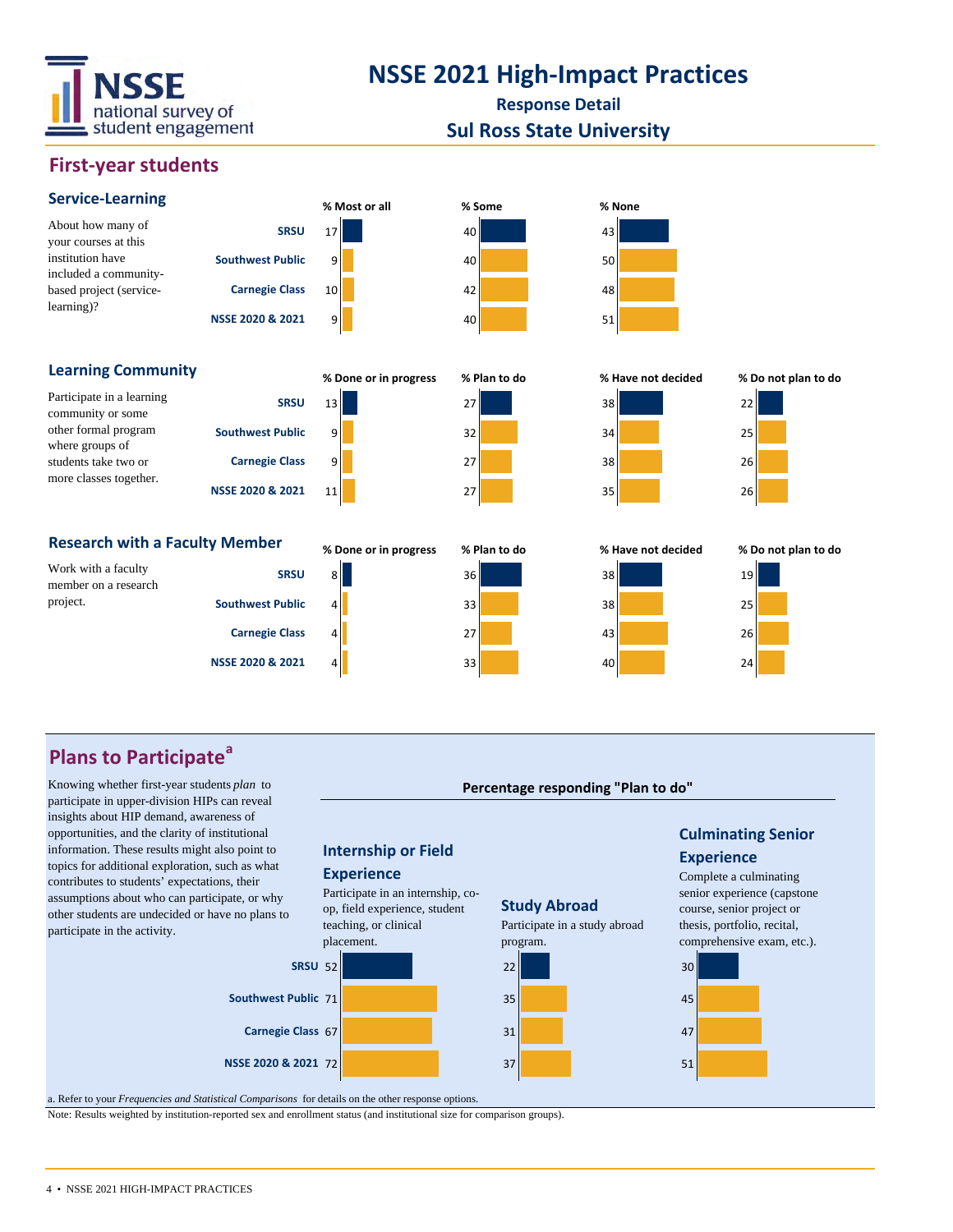

**Response Detail**

#### **Sul Ross State University**

#### **Seniors**

| <b>Service-Learning</b>                                                   |                         | % Most or all         | % Some       | % None             |                     |
|---------------------------------------------------------------------------|-------------------------|-----------------------|--------------|--------------------|---------------------|
| About how many of<br>your courses at this                                 | <b>SRSU</b>             | 18                    | 45           | 38                 |                     |
| institution have<br>included a community-<br>based project (service-      | <b>Southwest Public</b> | 13                    | 43           | 44                 |                     |
|                                                                           | <b>Carnegie Class</b>   | 14                    | 48           | 38                 |                     |
| learning)?                                                                | NSSE 2020 & 2021        | 12                    | 48           | 40                 |                     |
| <b>Learning Community</b>                                                 |                         | % Done or in progress | % Plan to do | % Have not decided | % Do not plan to do |
| Participate in a learning                                                 | <b>SRSU</b>             | 19                    | 20           | 26                 | 35                  |
| community or some<br>other formal program<br>where groups of              | <b>Southwest Public</b> | 17                    | 14           | 19                 | 50                  |
| students take two or                                                      | <b>Carnegie Class</b>   | 19                    | 12           | 18                 | 52                  |
| more classes together.                                                    | NSSE 2020 & 2021        | 22                    | 11           | 15                 | 52                  |
| <b>Research with a Faculty Member</b>                                     |                         | % Done or in progress | % Plan to do | % Have not decided | % Do not plan to do |
| Work with a faculty<br>member on a research                               | <b>SRSU</b>             | 17                    | 16           | 29                 | 38                  |
| project.                                                                  | <b>Southwest Public</b> | 16                    | 16           | 20                 | 48                  |
|                                                                           | <b>Carnegie Class</b>   | 18                    | 13           | 19                 | 50                  |
|                                                                           | NSSE 2020 & 2021        | 22                    | 12           | 16                 | 49                  |
| <b>Internship or Field Experience</b>                                     |                         | % Done or in progress | % Plan to do | % Have not decided | % Do not plan to do |
|                                                                           |                         |                       |              |                    |                     |
| Participate in an                                                         | <b>SRSU</b>             | 23                    | 41           | 16                 | 19                  |
| internship, co-op, field<br>experience, student                           | <b>Southwest Public</b> | 33                    | 33           | 14                 | 20                  |
| teaching, or clinical<br>placement.                                       | <b>Carnegie Class</b>   | 40                    | 28           | 13                 | 19                  |
|                                                                           | NSSE 2020 & 2021        | 46                    | 26           | 11                 | 17                  |
| <b>Study Abroad</b>                                                       |                         | % Done or in progress | % Plan to do | % Have not decided | % Do not plan to do |
| Participate in a study                                                    | <b>SRSU</b>             | $\overline{2}$        | 20           | 19                 | 59                  |
| abroad program.                                                           | <b>Southwest Public</b> | 6                     | 10           | 17                 | 67                  |
|                                                                           | <b>Carnegie Class</b>   | 8                     | 7            | 15                 | 70                  |
|                                                                           | NSSE 2020 & 2021        | 12                    | 8            | 13                 | 67                  |
| <b>Culminating Senior Experience</b>                                      |                         | % Done or in progress | % Plan to do | % Have not decided | % Do not plan to do |
| Complete a                                                                | <b>SRSU</b>             | 25                    | 27           | 26                 | 23                  |
| culminating senior<br>experience (capstone                                | <b>Southwest Public</b> | 29                    | 30           | 15                 | 25                  |
| course, senior project<br>or thesis, portfolio,<br>recital, comprehensive | <b>Carnegie Class</b>   | 42                    | 25           | 12                 | 20                  |

Note: Results weighted by institution-reported sex and enrollment status (and institutional size for comparison groups).